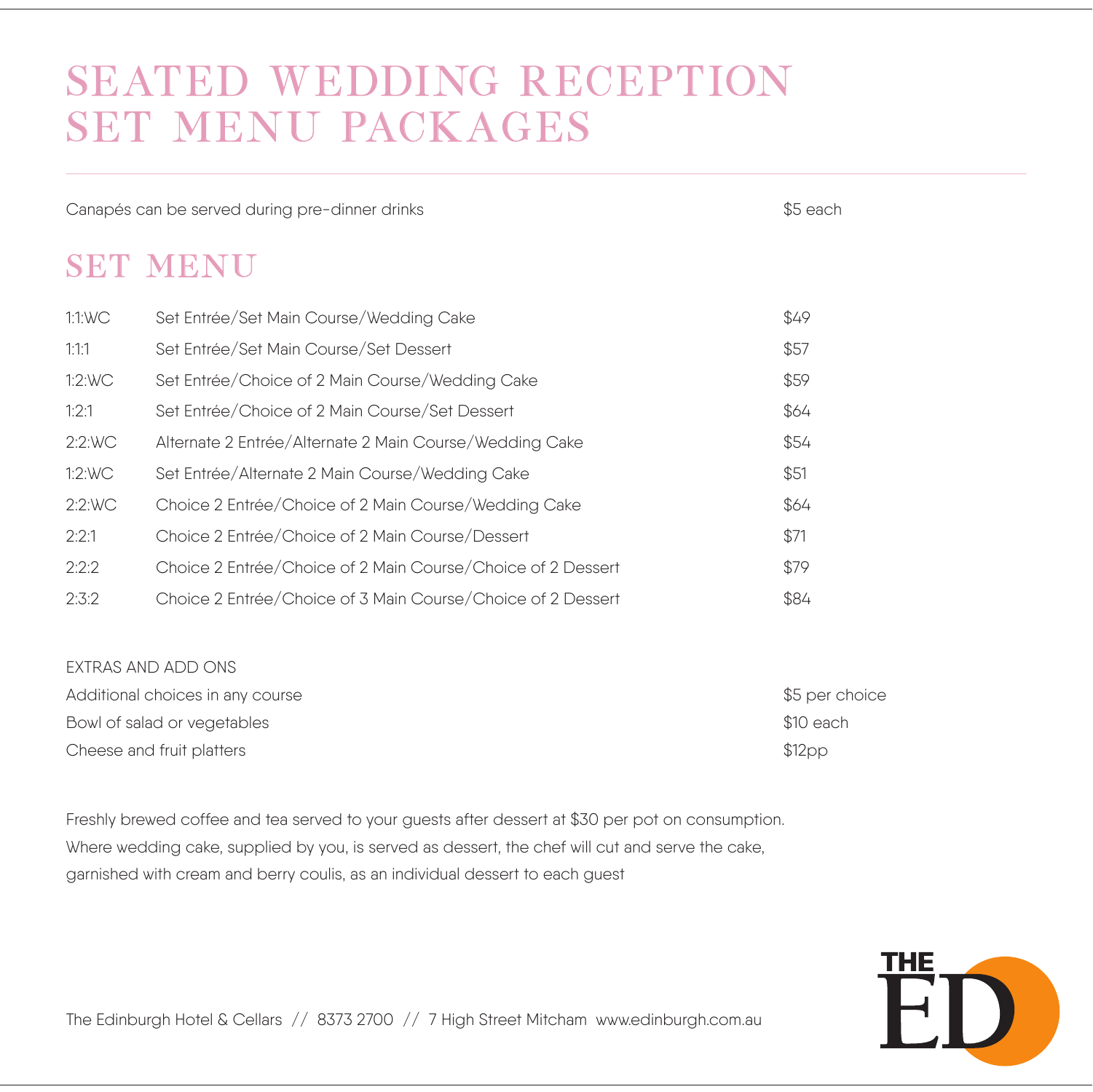# SEATED WEDDING RECEPTION SET MENU CHOICES

## **ENTREE**

- Huon Smoked Salmon Salad, crisp sourdough, micro herb, avocado and cucumber ribbon salad, lemon, dill, crème fraiche
- Panko crusted crispy chicken salad, blistered peppers, corn and chorizo, baby cos salad, smoked chili aioli
- Lemongrass, chili and ginger prawn Vietnamese noodle salad, mint, coriander, carrot and cucumber, roasted peanut dressing GF (or Tofu with chili, lemongrass and ginger Ve)
- Woodside Goat's Cheese Souffle, walnut and roasted tomato salad, basil and pepper coulis V
- Stuffed Italian Portobello Mushroom, olive, roma tomato, balsamic and EVOO, rocket and basil GF V Ve
- ED Shared Platters- Jarlsberg, prawn and chorizo skewers, hommus, ciabatta, salami and leg ham, roasted peppers, asparagus, crudites and fetta

## MAIN

- Salmon, mango, chili, prawn and coriander salsa, sticky coconut rice, crispy shallots, lime and lemongrass dressing
- Roasted MSA Sirloin, sweet potatoes, sautéed seasonal greens, cabernet jus
- Chinese 5 Spiced Duck Breast, orange and cinnamon black rice, spring onions, wombok and ginger GF
- Pork belly braised in cider, apple and parsnip puree, hazelnut, beetroot, shaved apple salad
- Potato gnocchi, oregano and dill pesto, pumpkin and pine nuts, shaved parmesan V
- Roasted polenta and provincial warm vegetable salad, tomato and capsicum coulis, EVOO, toasted walnuts VVe GF
- Roasted free range chicken breast, hollandaise, greens and crisp sea salt kipfler potatoes topped with sage mustard butter and asparagus

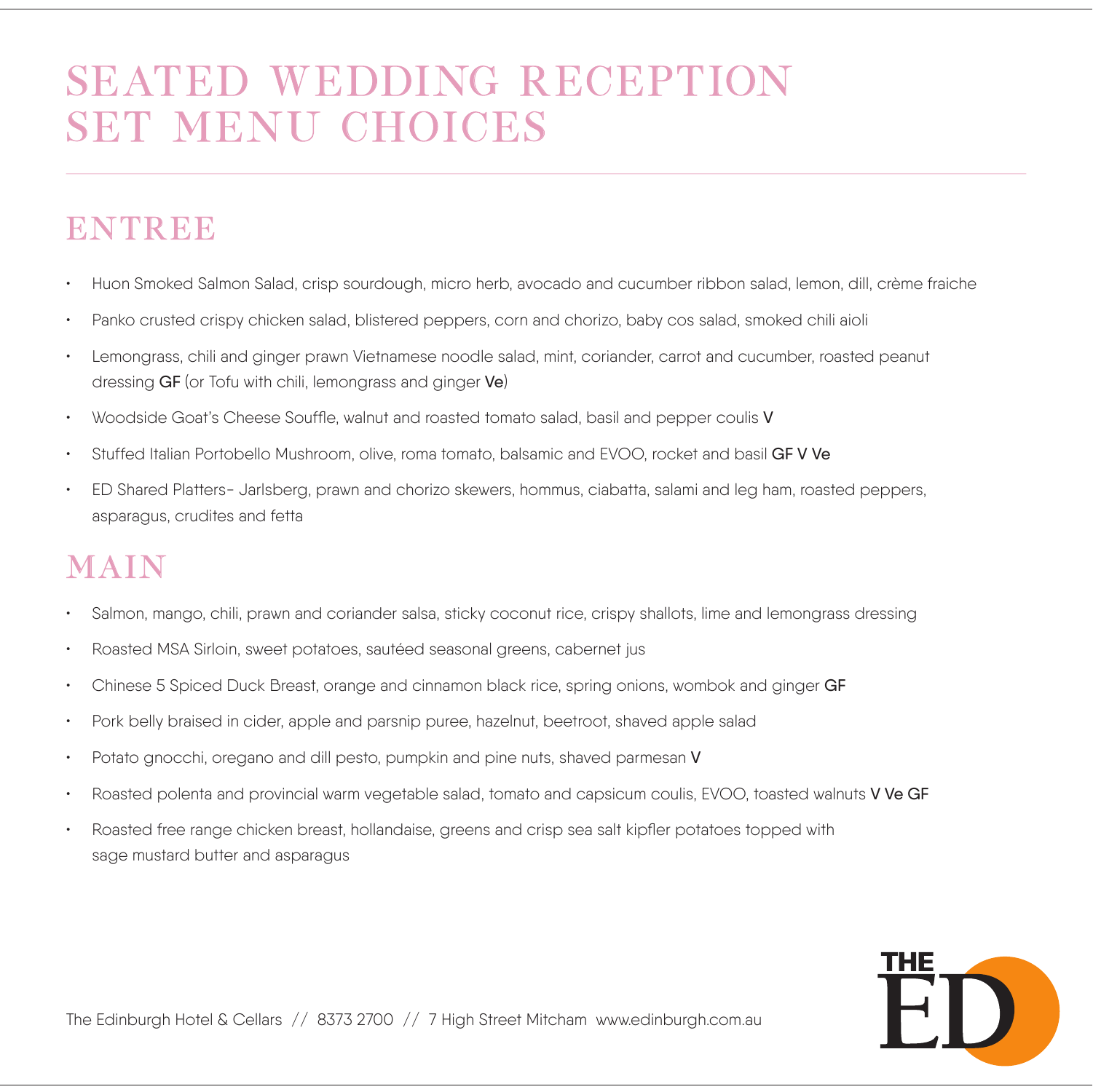# SEATED WEDDING RECEPTION SET MENU CHOICES

## DESSERT

- Deep Dish Lemon Tart, strawberry coulis and crème fraiche
- Vanilla Bean Pannacotta, almond biscotti and berry compote
- Sticky Toffee Pudding, caramel sauce and vanilla ice cream
- Pineapple and Coconut Gluten Free Cheesecake, pineapple puree and vanilla cream
- Mango and Lime Parfait, sable biscuit and fresh berries
- Chocolate Fudge Tart, double cream and strawberries

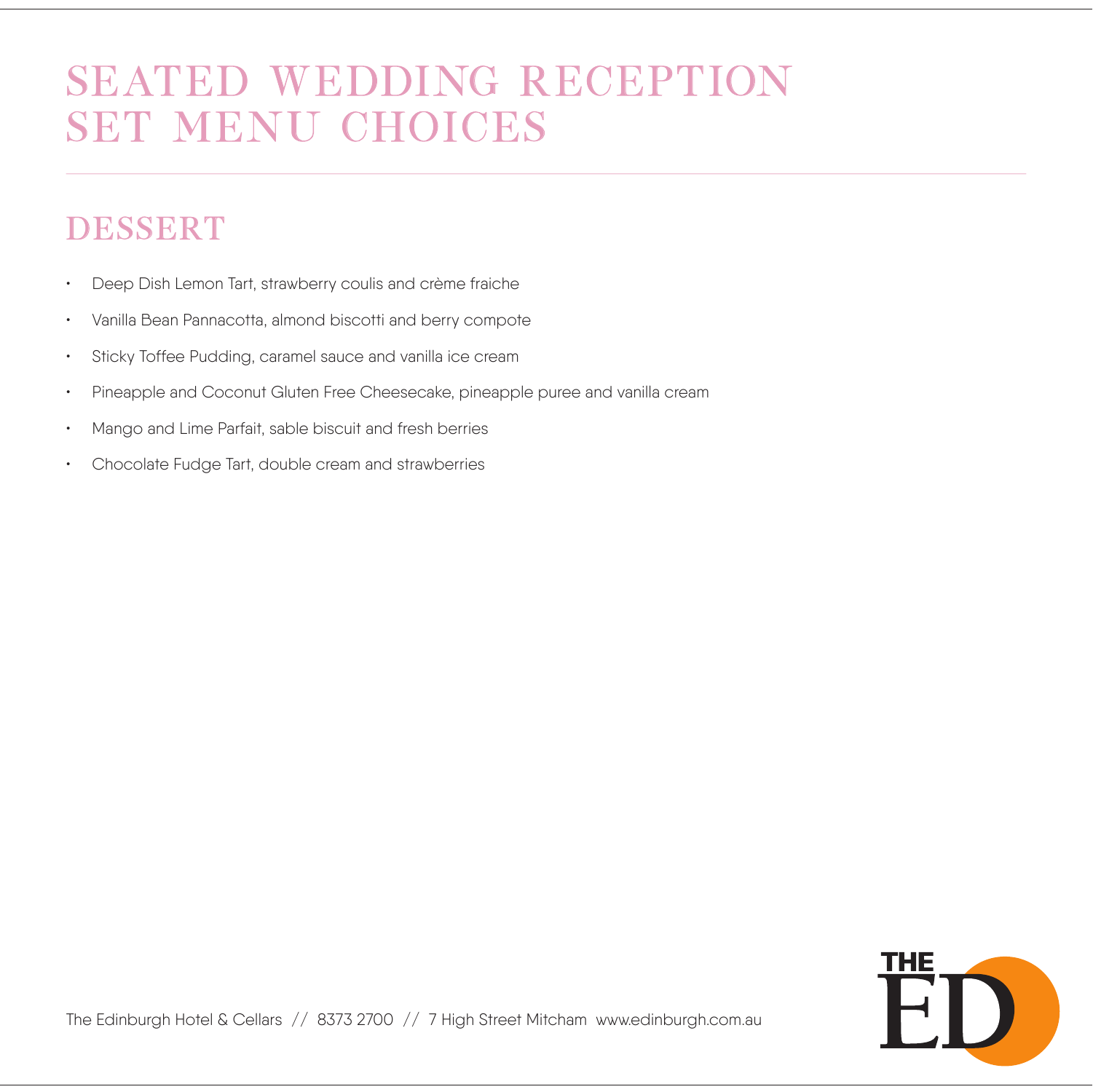# WEDDING DRINKS PACKAGES

### THE EDINBURGH **PACKAGE**

#### Wines

- The Ed Sparkling White
- The Ed White Sauvignon Blanc
- The Ed Red Shiraz

#### Beers on Tap

- Coopers Pale Ale
- Hahn Super Dry
- Hahn Premium Light

#### Non-Alcoholic

- Soft drinks
- Orange juice
- $3$  Hour  $\sim$  \$40
- 4 Hour ~ \$45
- 5 Hour ~ \$50

### THE PREMIUM **PACKAGE**

#### Sparkling Wines (select one)

- Yarra Burn NV
- Redbank 'Emily' Pinot Noir Chardonnay

#### White Wines (select one)

- Vickery Watervale Riesling
- Giesen Sauvignon Blanc
- Murdoch Hill Sauvignon Blanc
- Vidal Estate Chardonnay

#### Red Wines (select two)

- Turkey Flat Grenache Rose
- Lake Breeze 'Bernoota' Shiraz Cabinet
- Langmeil Long Mile Shiraz
- Majella 'The Musician' Cabernet Shiraz
- Penley Estate Tolmer Cabernet

Sauvignon

#### Beers on Tap

- Coopers Pale Ale
- Hahn Super Dry
- Hahn Premium Light

Or select any three local tap beers

#### Non-Alcoholic

- Soft drinks
- Orange juice
- $3$  Hour  $\sim$  \$50
- 4 Hour  $\sim$  \$55
- 5 Hour ~ \$60

### THE DELUXE PACKAGE

#### Sparkling Wines (select one)

- The Lane 'Lois' Blanc de Blancs NV
- Jansz Premium Cuvee NV

#### White Wines (select two)

- Pikes Traditionale Riesling
- •Pewsey Vale Riesling
- Pike & Joyce Sauvignon Blanc
- Geoff Weaver Sauvignon Blanc
- Paracombe Chardonnay

#### Red Wines (select two)

- Maison Saint AIX Rose
- d'Arenberg Footbolt Shiraz
- Bremerton Selkirk Shiraz
- Pauletts Cabernet Merlot
- Lake Breeze Cabernet Sauvignon

#### Beers on Tap

- Coopers Pale Ale
- Hahn Super Dry
- Hahn Premium Light

Or select any three local tap beers

#### Non-Alcoholic

- Soft drinks
- Orange juice
- 3 hour  $\sim$  \$55
- 4 hour  $\sim$  \$60
- $5 \text{ hour} \sim $65$

Surcharge of \$5 per person for each additional choice



The Edinburgh Hotel & Cellars // 8373 2700 // 7 High Street Mitcham www.edinburgh.com.au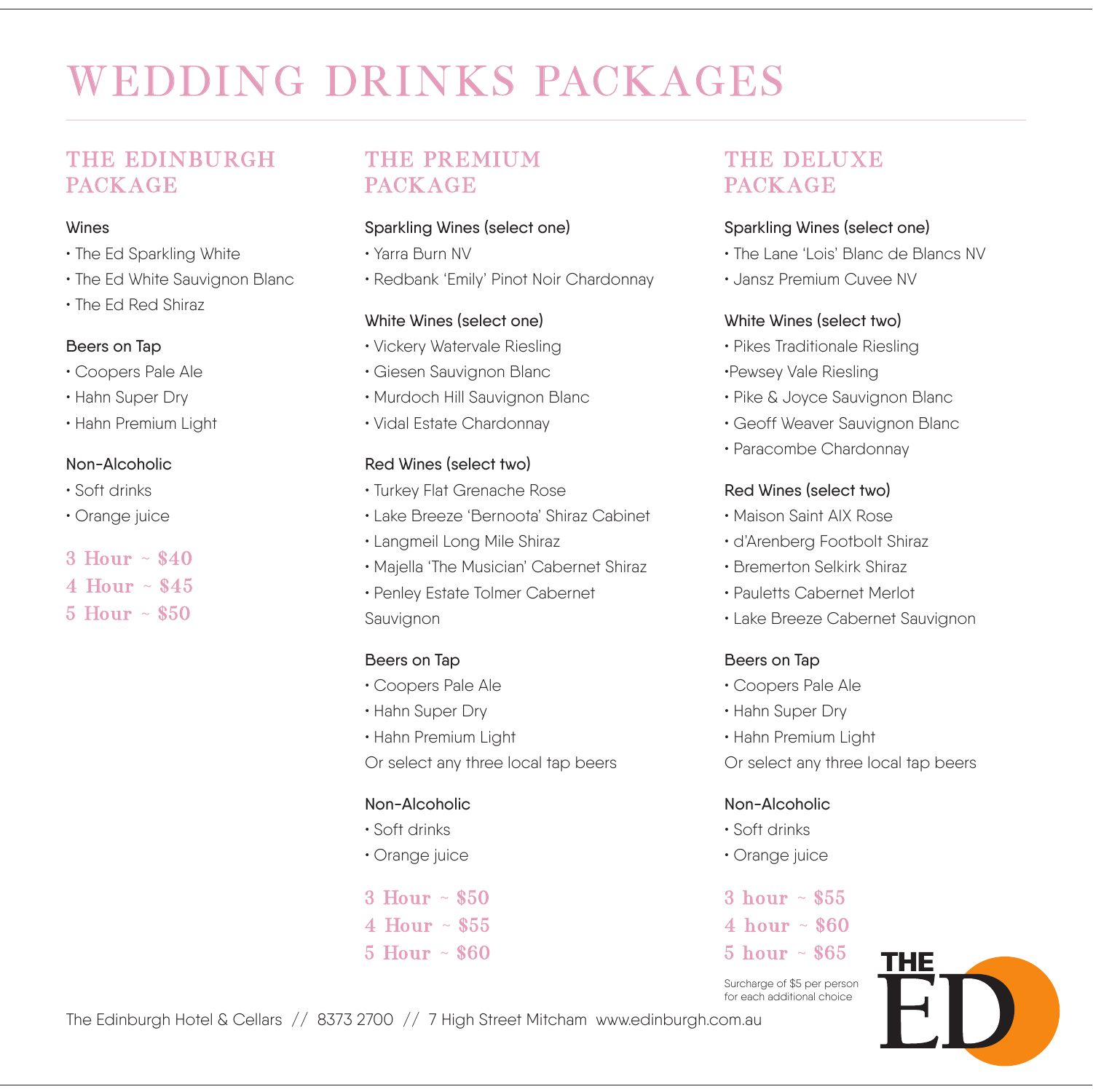## COCKTAIL WEDDING RECEPTION CANAPÉ MENU

## C OCKTAIL MENU

| Cocktail Menu 1 Choice of 10 x Canapés                     | \$35pp            |
|------------------------------------------------------------|-------------------|
| Cocktail Menu 2 Choice of 12 x Canapés                     | \$40pp            |
| Cocktail Menu 3 Choice of 14 x Canapés                     | \$45pp            |
| Chef to cut and serve supplied wedding cake on platters    | \$40pp            |
| Chef to cut and serve supplied with cream and berry coulis | \$4 <sub>DD</sub> |

### ASIAN SPOONS

- Smoked salmon and crab, dill and caper aioli
- Squid, black olive and roma tomato with an olive oil and lemon dressing
- Duck, orange and parsley rillette, orange marmalade
- Goat's cheese and chive beignets with capsicum salsa

#### PLATTERS

- Dip platter, trio of house made dips, toasted Gerry's Pita, rice crackers and crudites
	- Café size POA
	- Large \$60each
- Assorted cocktail sandwiches 4 flavours .
- ED mini cheeseburgers
- ED mini falafel burgers .
- Mixed Artisan pies and sausage rolls (32 pieces)
- Lamb shank pies, pork and fennel sausage rolls, potato pies and pumpkin and chickpea sausage rolls
- Prawn OR Vegetable steamed Chinese dumplings with a hoisin dipping sauce
- Salt and pepper squid
- Beef and chicken satays with peanut dipping sauce
- Greek style lamb and chicken skewers, tzatziki and tomato and oregano relish
- Chinese 5 spice pork belly bites with oyster sauce
- Crumbed chicken strips
- Pies, pasties and sausage rolls with tomato sauce
- House made arancini balls
- Spinach and parmesan
- Chorizo and olive
- Seafood Platter (30 pieces)
	- Salt and pepper squid, Panko prawns, Panko flathead and lemon aioli

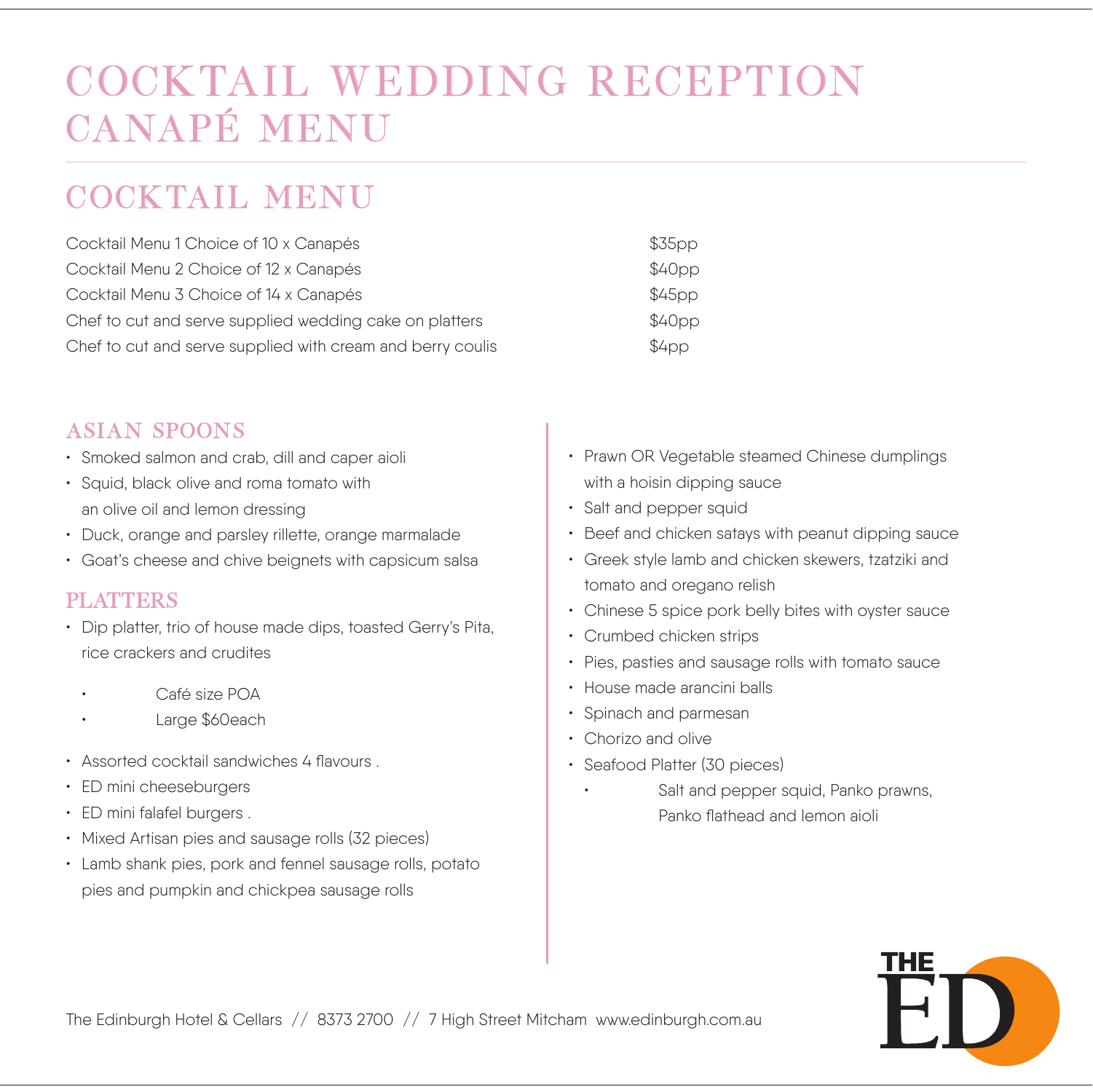# COCKTAIL WEDDING RECEPTION CANAPÉ MENU

## OYSTERS AND SEAFOOD PLATTERS

- 3 dozen SA Oysters served in half shells
	- Natural with lemon wedges GF
	- Natural with chili and lime salsa GF
- 3 dozen Hervey Bay ½ shell Scallops with lemon and herb butter
- Mixed Seafood Platter
	- 12 x Oysters, 12 x Scallops and
	- 12 x Peeled cooked prawns with lemon aioli

### PLATTERS OF INDIVIDUAL ASIAN NOODLE/SALAD BOXES

(30 PER PLATTER) with Asian slaw and vermicelli noodles

- Salt and pepper squid, chili lime dressing
- Crispy barramundi, lime, corn, coriander and chili mayo
- Coconut, lemongrass and ginger poached chicken
- Crispy tofu, Asian shallots, coriander, mint and Thai basil
- Panko prawns, wasabi and pickled ginger mayo

### SWEET PLATTERS

- Vanilla and chocolate profiteroles and chocolate sauce
- Cocktail jam donuts
- Dark chocolate and white chocolate dipped strawberries

## INDIVIDUAL COCKTAIL DESSERTS

• A selection of chocolate and walnut brownies, lemon curd tarts, chocolate ganache tarts and lemon meringue pies GF

### CHEESE AND FRUIT (per platter)

• Cheese

| Small | \$50 |
|-------|------|
| Large | \$75 |

• Assorted fruit and cheese

| Small | \$45 |
|-------|------|
| Large | \$70 |

• Seasonal fruit platter

| Small | \$40 |
|-------|------|
| Large | \$60 |